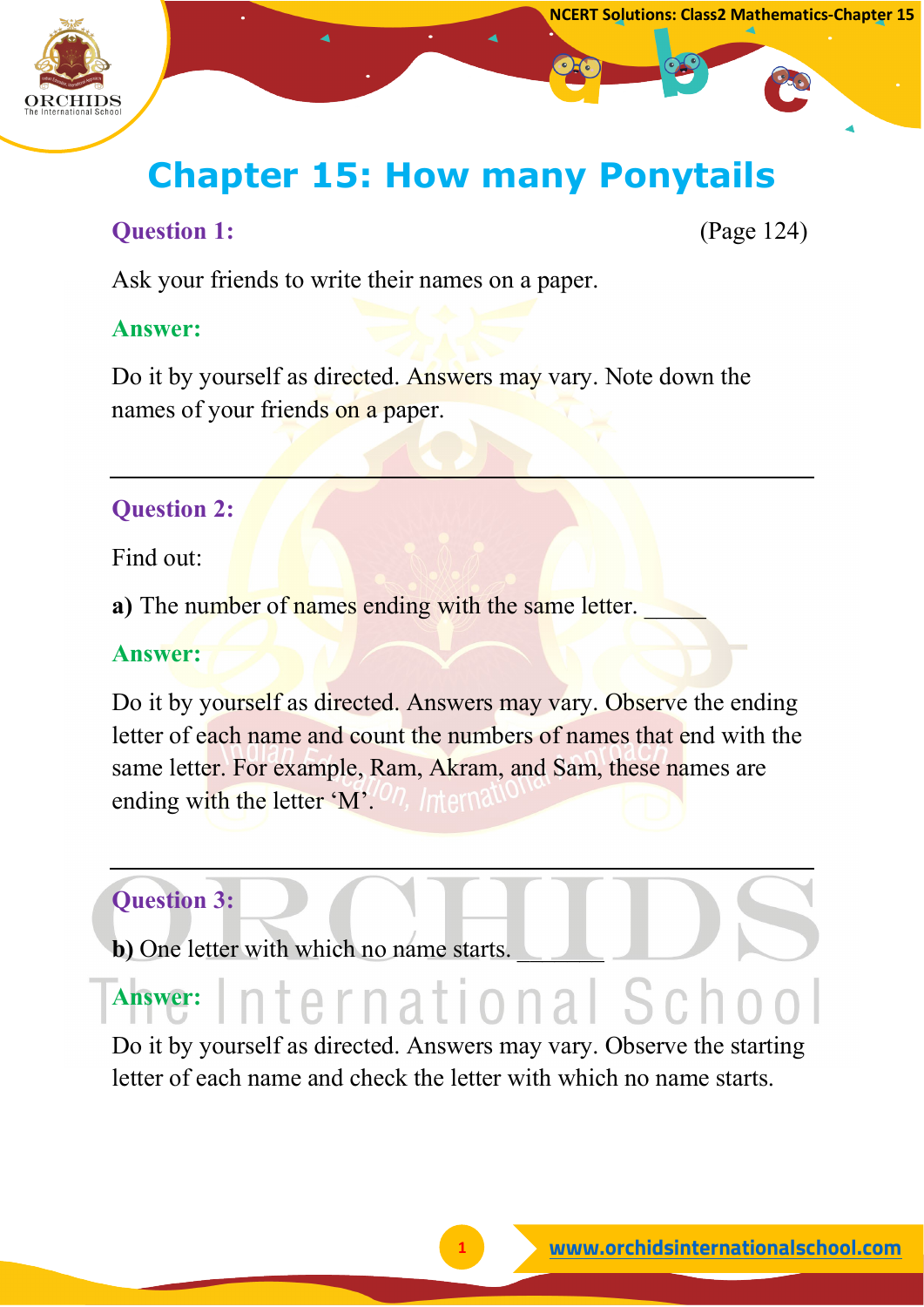

#### **Question 4:**

The number of names starting with the same letter.

#### **Answer:**

Do it by yourself. Answers may vary. Observe the starting letter of each name and count the numbers of names that start with the same letter. For example, Ram, Rita, Rohan, and Riya all these names start with the letter 'R'.

#### **Question 5:**

The fruit seller has some fruits for you. Look at them and find out what the different fruits are.

#### **Answer:**

Observe the given picture. The fruit seller has four different kinds of fruits.

Apples, mangoes, bananas, and oranges.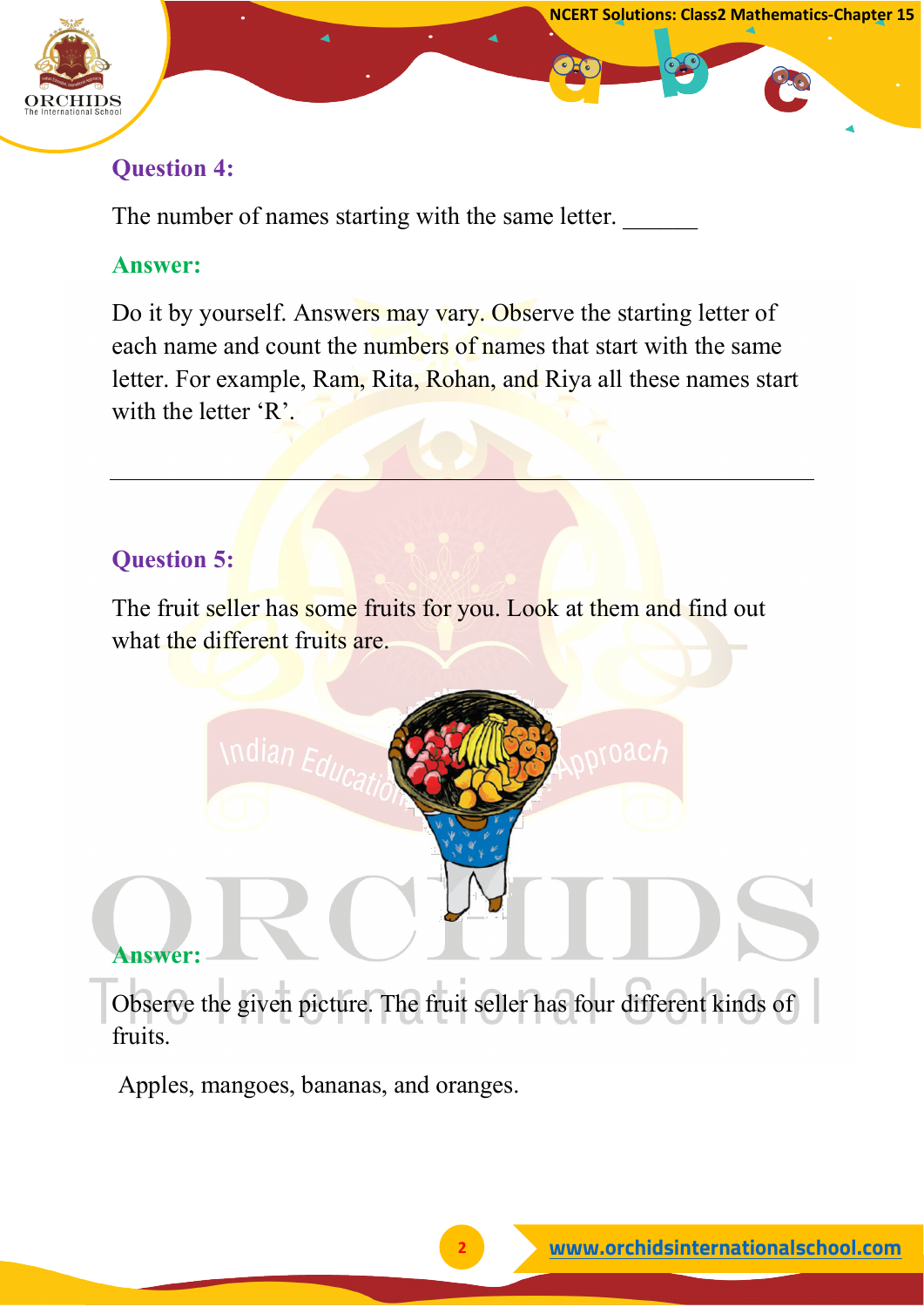

**Question 6:** (Page 125)

Count and write.



#### **Answer:**

Observe the given picture and count the number of fruits. There are 4 apples, 5 bananas, and 3 oranges. Therefore, the correct answer is:

|    | Fruit | Number of fruits |      |
|----|-------|------------------|------|
|    |       |                  |      |
| H. |       |                  |      |
|    |       | 3                | 1100 |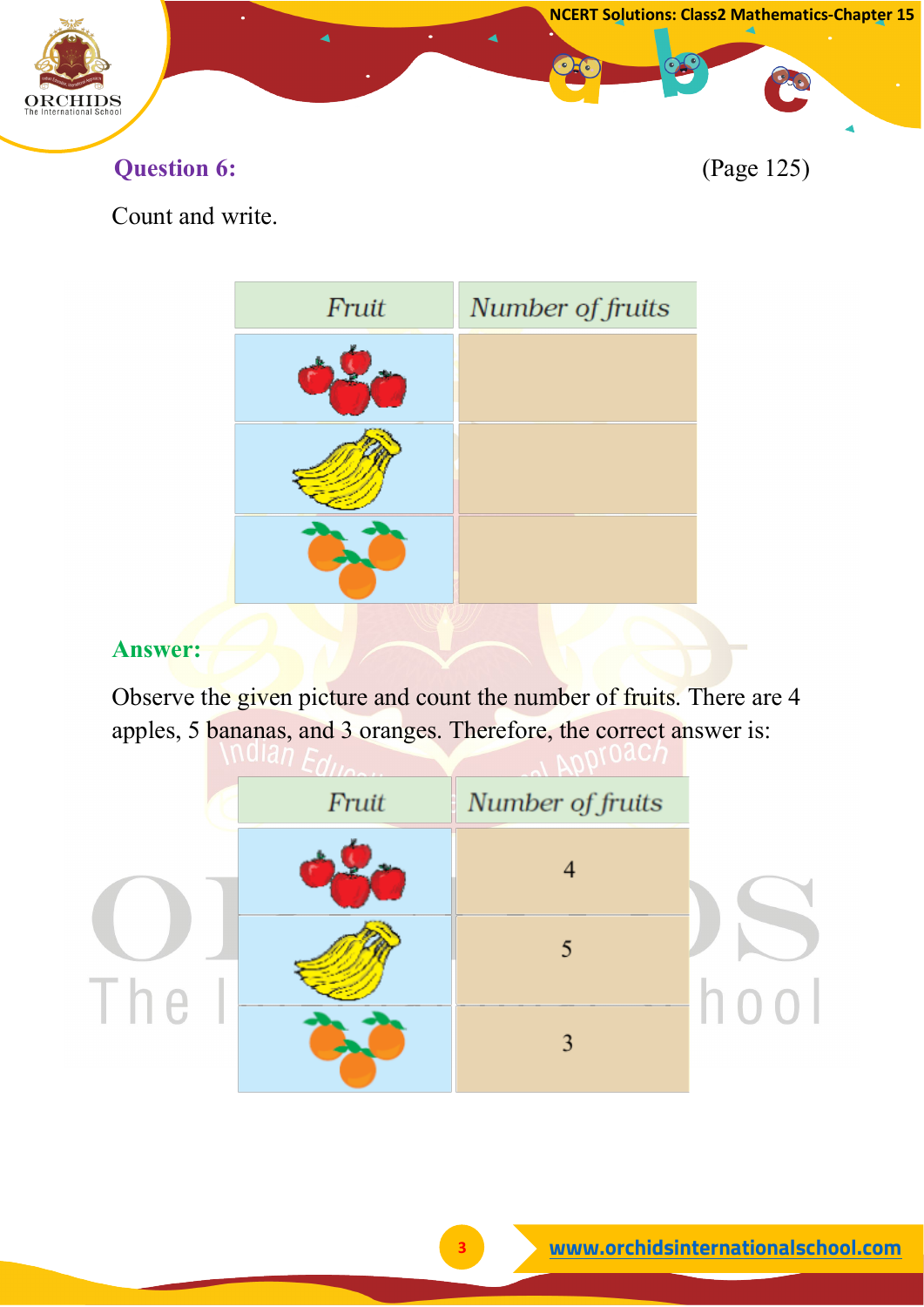

#### **Question 7:**

I like guavas! What do you like?

#### **Answer:**

Do it by yourself. Write the name of your favourite fruit. Answers may vary.

#### **Question 8: (Page 126) (Page 126)**

**NCERT Solutions: Class2 Mathematics-Chapter 15**

Look at the children in your class. All children comb their hair in different ways. Look and write down.

|                | Hair style | Number of children |  |
|----------------|------------|--------------------|--|
|                |            |                    |  |
|                |            |                    |  |
|                |            |                    |  |
| <b>Answer:</b> |            |                    |  |

Do it by yourself. Answers may vary. Observe the hairstyle of each child in your class. Check the number of ponytails they have. Count the number of children having 1 ponytail, 2 ponytails, and no ponytail. Write down the information in the given table.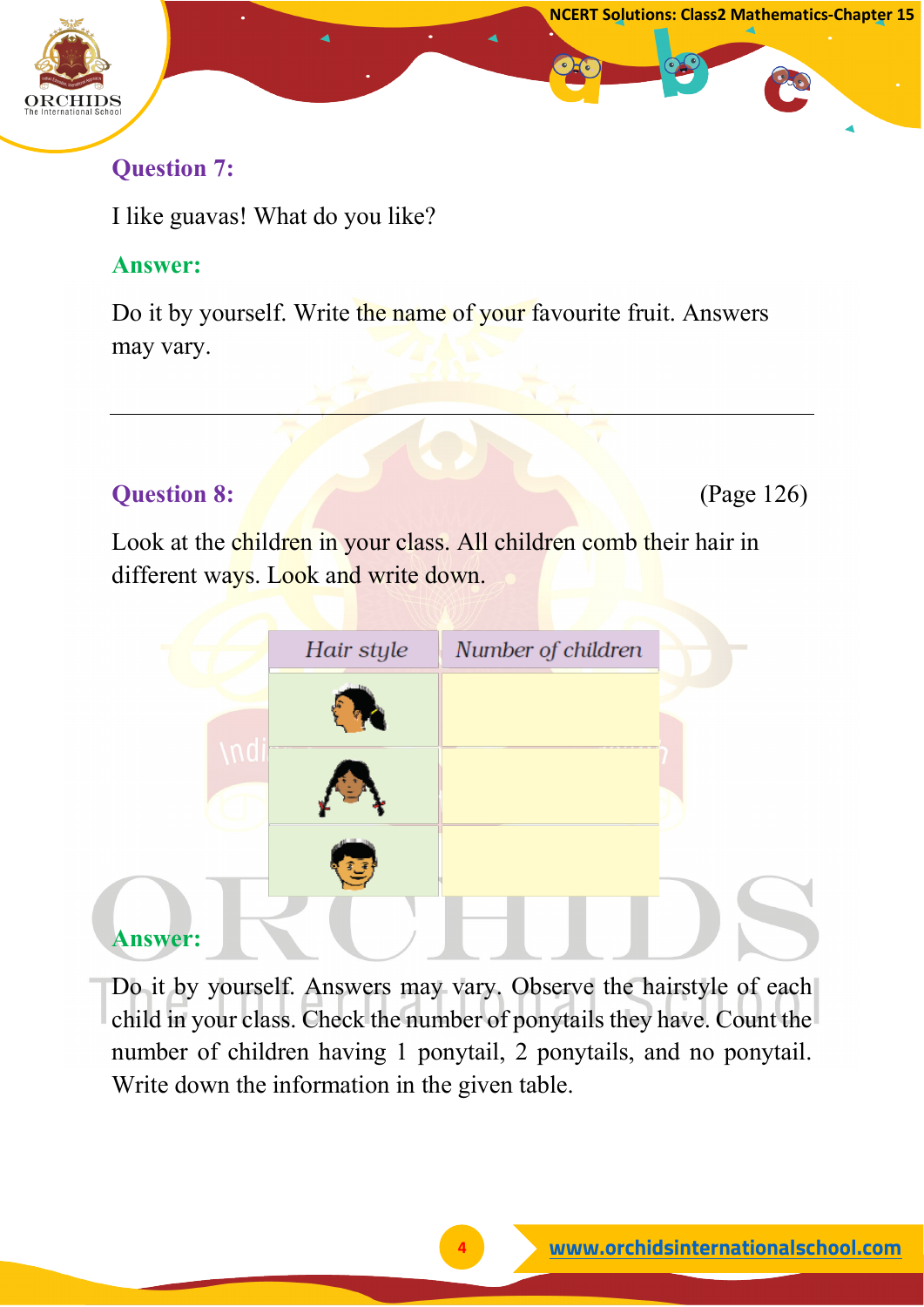

Find out and fill in the blanks.

**a)** The number of children with is than the number of children with *(more/less).*

**b**) children have

#### **Answer:**

Do it by yourself. Answers will vary based on the table in the previous answer. Observe the table carefully, and check if the number of children with 1 ponytail is more or less than the number of children with 2 ponytails.

**Question 10: Ilan A** 

Look at the sole of the shoes or chappals

If there is a number  $\bullet$  on the sole, it is your shoe size.

Fill this table: the mational School

**NCERT Solutions: Class2 Mathematics-Chapter 15**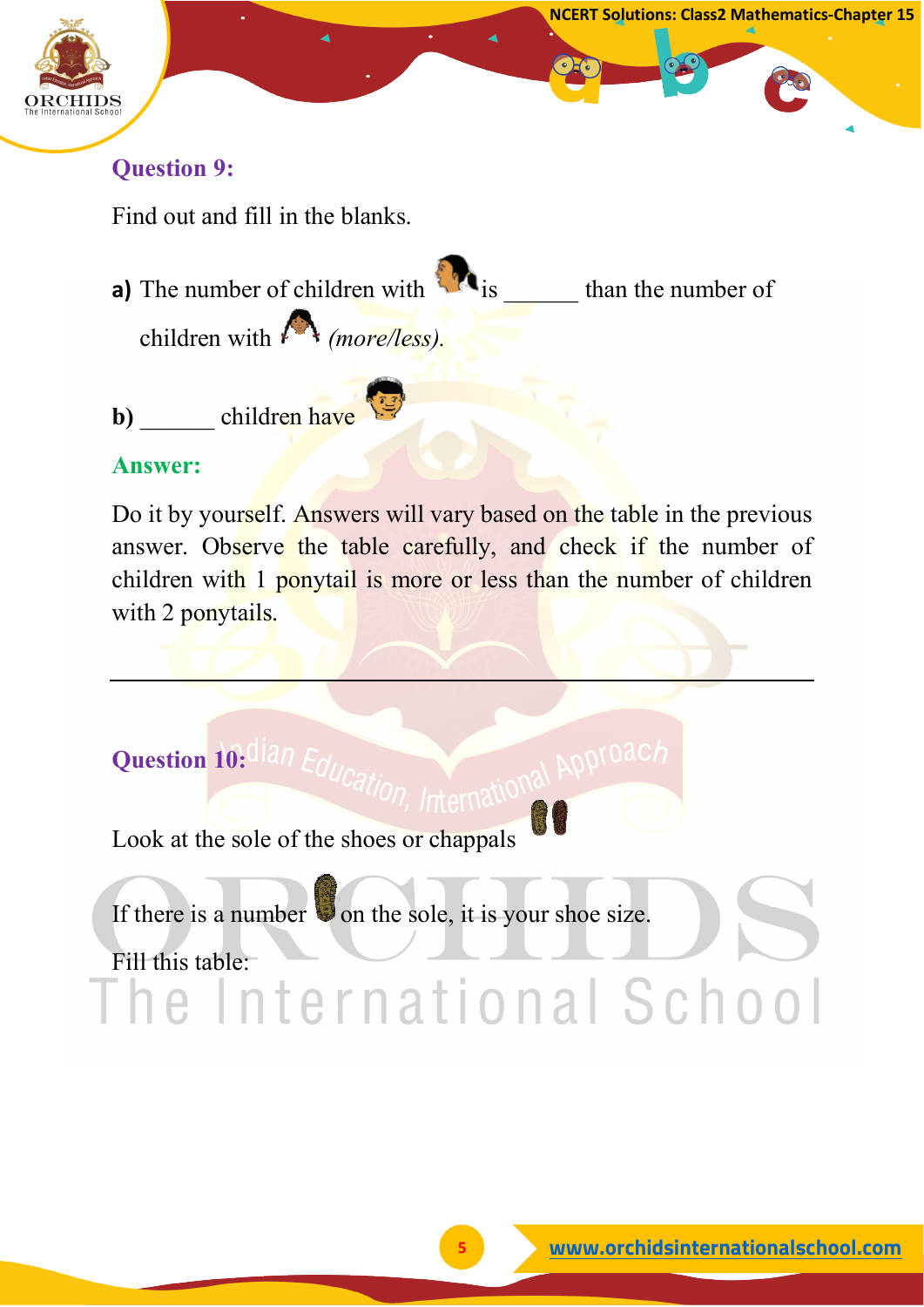

Do it by yourself. Answers may vary. Note down the shoe size of all the children in your class and fill in the table.

| <b>Question 11:</b>                                                                                                                |                                                        | (Page 127) |  |
|------------------------------------------------------------------------------------------------------------------------------------|--------------------------------------------------------|------------|--|
| Find out                                                                                                                           |                                                        |            |  |
|                                                                                                                                    | a) How many have <sup>9</sup> size shoes?<br>children. |            |  |
| <b>Answer:</b>                                                                                                                     |                                                        |            |  |
| Do it by yourself. Answers may vary based on the table in the<br>previous answer. Count the number of children having shoe size 9. |                                                        |            |  |
|                                                                                                                                    |                                                        |            |  |
| <b>Question 12:</b>                                                                                                                |                                                        |            |  |
|                                                                                                                                    |                                                        |            |  |

**b**) The number of children with size shoes is \_\_\_\_\_\_\_.

**NCERT Solutions: Class2 Mathematics-Chapter 15**

**CO**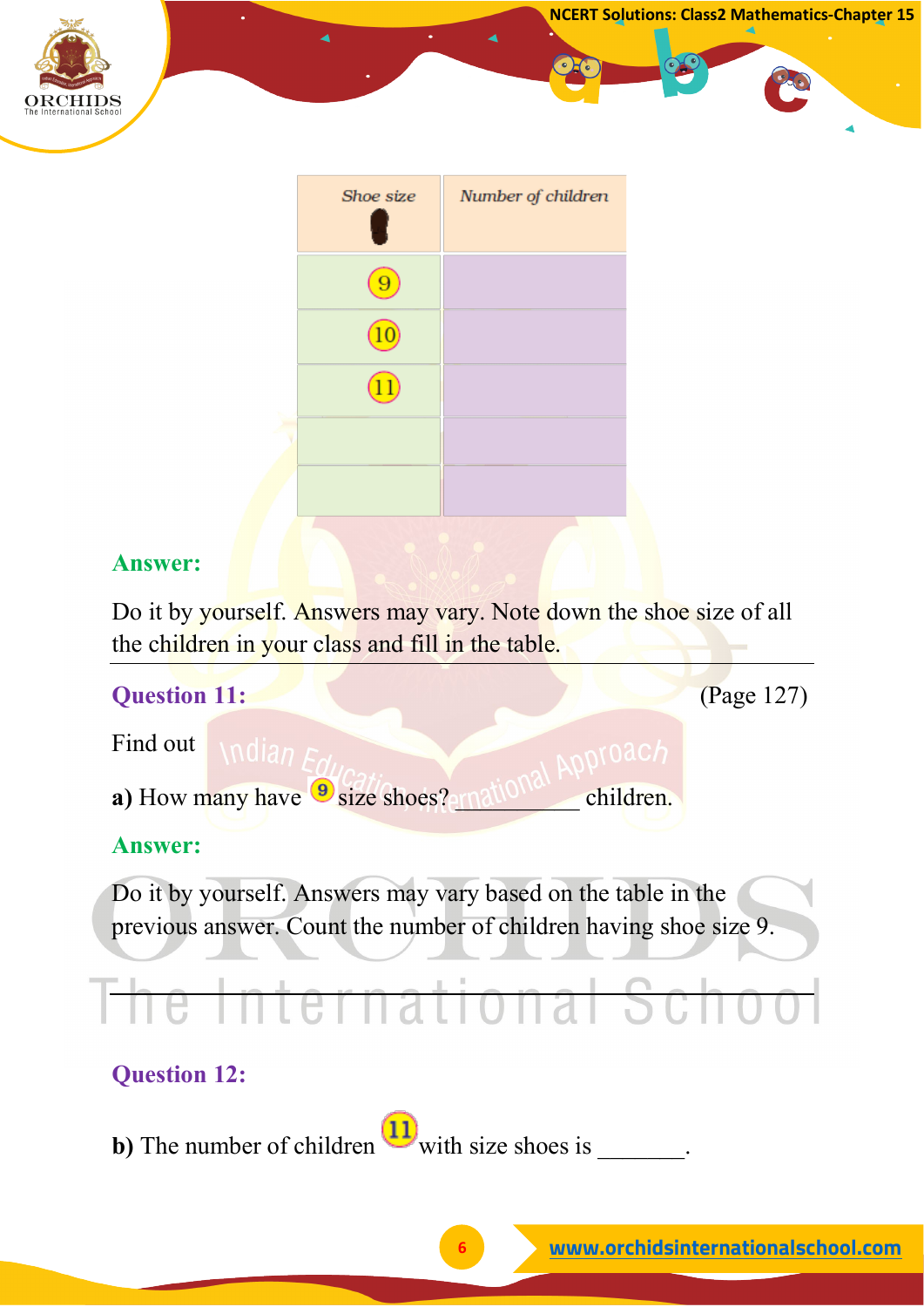

Do it by yourself. Answers may vary. Count the number of children whose shoe size is 11.

#### **Question 13:**

**c**) The largest number of children have  $\bigcirc$  size shoes.

#### **Answer:**

Do it by yourself. Answers may vary. Observe the row with the largest number of children, the corresponding shoe size will be the correct answer.

#### **Question 14:**

d) The smallest number of children have size shoes.

#### **Answer:**

Do it by yourself. Answers may vary. Observe the row with the smallest number of children, the corresponding shoe size will be the correct answer.

## **Question 15:**

Ask your friends how many glasses of water they drink in a day and write below.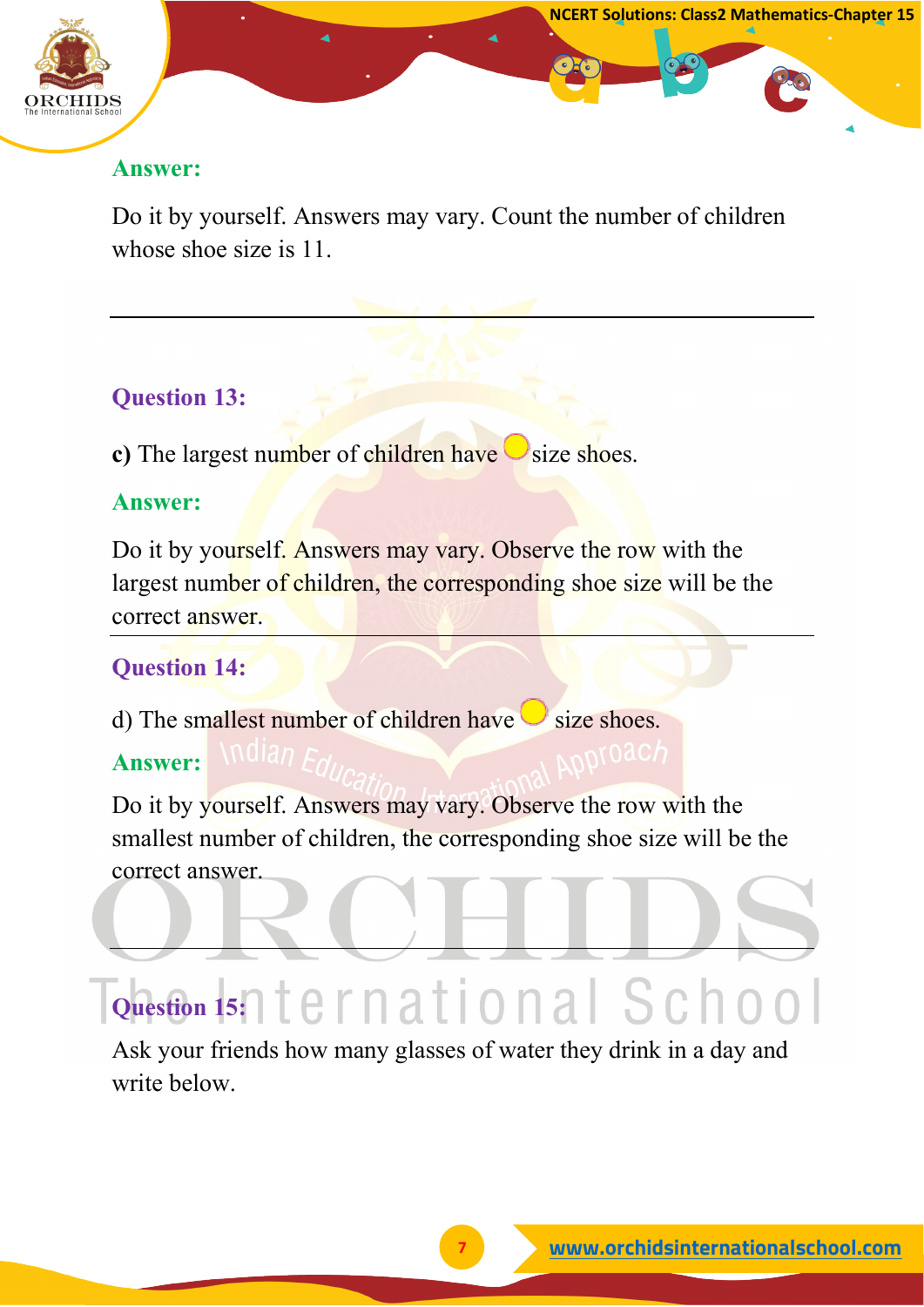

| How many glasses? | Number of children |
|-------------------|--------------------|
|                   |                    |
| UD                |                    |
| UV                |                    |
| TTT               |                    |
| <b>ALCAN</b>      |                    |
|                   |                    |

Do it by yourself as directed. Ask each friend how many glasses of water they drink in a day. Answers may vary based on the information provided by your friends. Count the number of friends who drink 1, 2, 3, 4, and 5 glasses of water to fill in the table.

#### **Question 16:**

Find out

**a**) The number of children who drink glass of water is **Answer:**

Do it by yourself. Observe the data in the table carefully and see the number of children who drink only 1 glass of water in a day.

# **Question 17:** 17: 10 to mational Schoo

**b) WIV** glasses of water are drunk by children.

#### **Answer:**

Do it by yourself. Observe the data in the table carefully and see the number of children who drink 5 glasses of water in a day.

**NCERT Solutions: Class2 Mathematics-Chapter 15**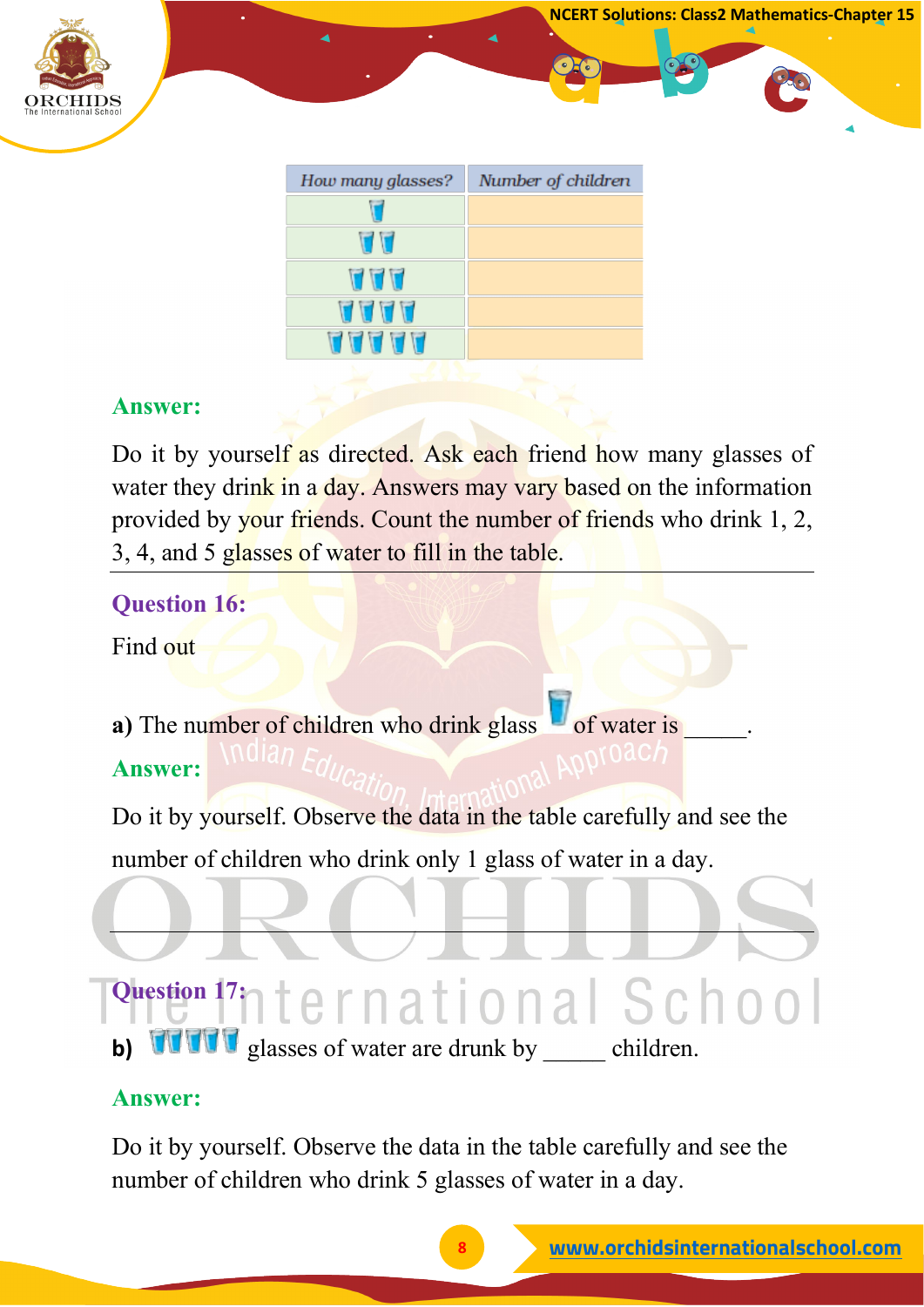

c) The number of children who drink  $\prod_{i=1}^n \prod_{j=1}^n$  glasses of water is than children who drink glasses of water. *(more/less).*

#### **Answer:**

Do it by yourself. Answers may vary. Observe the data in the table carefully and check if the number of children who drink 3 glasses of water is more or less than the number of children who drink 2 glasses of water in a day.

#### **Question 19: (Page 128)**

**NCERT Solutions: Class2 Mathematics-Chapter 15**

Ask your friends about the colour they like most. How many children like yellow? Write the number in the table. Fill the table for other colours.

|                |  | Colour liked | Number of children |                      |
|----------------|--|--------------|--------------------|----------------------|
|                |  | Yellow       |                    |                      |
|                |  |              |                    |                      |
| ne,            |  |              |                    | International School |
| <b>Answer:</b> |  |              |                    |                      |

Do it by yourself as directed. Answers may vary. Ask each of your friends about their favourite colour. Note down the name of their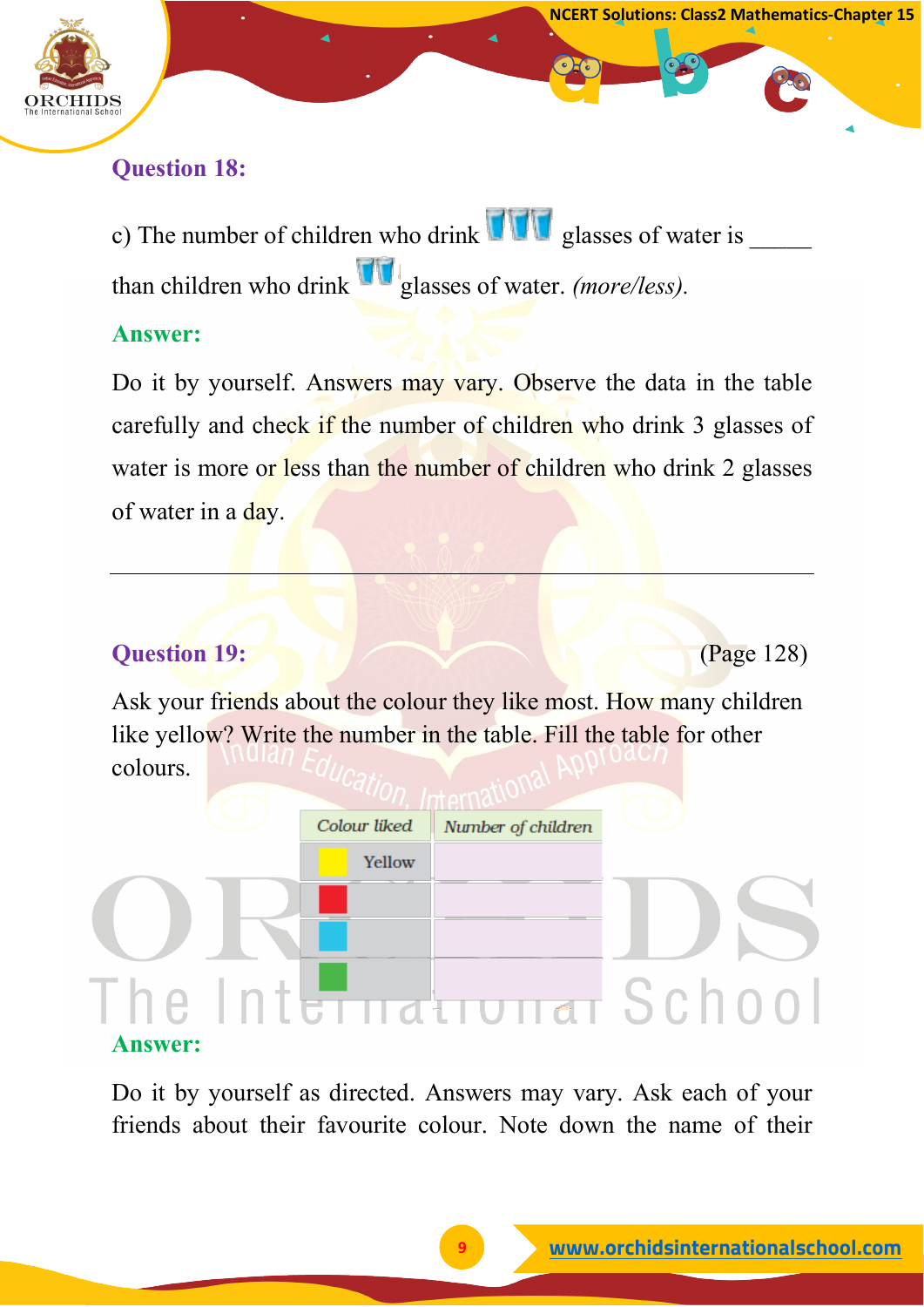

favourite colour and then count the number of children who like the colours yellow, red, blue and green, and fill in the given table.

#### **Question 20:**

Find out and colour the box.

**a)** Most children like  $\Box$  colour.

#### **Answer:**

Do it by yourself as directed. Answers may vary. Check the colour which corresponds to the largest number of children. Colour the box with that colour.

#### **Question 21:**

**b**) Children who like colour are more than children who like colour.

#### **Answer:**

Do it by yourself. Answers may vary. Check the colour which corresponds to the largest number of children. The colour that corresponds to the largest number of children will be liked by more number of children than any other colour.

#### **Question 22:**

**c**) Children who like  $\Box$  colour are less than children who like colour.